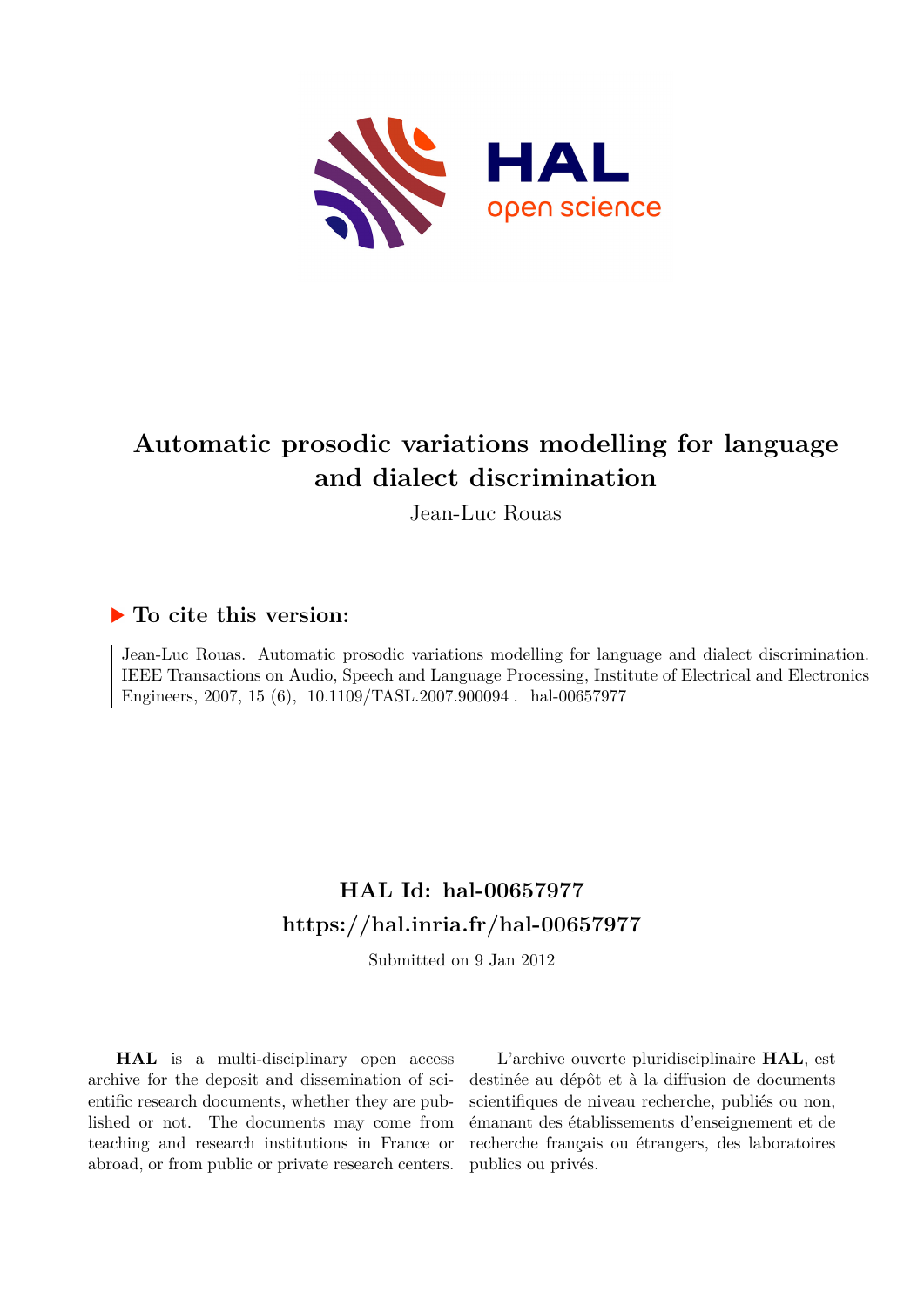language and dialect discrimination

Jean-Luc Rouas

*Abstract*— This paper addresses the problem of modelling prosody for language identification. The aim is to create a system that can be used prior to any linguistic work to show if prosodic differences among languages or dialects can be automatically determined. In previous papers, we defined a prosodic unit, the pseudo-syllable. Rhythmic modelling has proven the relevance of the pseudo-syllable unit for automatic language identification. In this paper, we propose to model the prosodic variations, that is to say model sequences of prosodic units. This is achieved by the separation of phrase and accentual components of intonation. We propose an independent coding of those components on differentiated scales of duration. Short-term and long-term languagedependent sequences of labels are modelled by n-gram models. The performance of the system is demonstrated by experiments on read speech and evaluated by experiments on spontaneous speech. Finally, an experiment is described on the discrimination of Arabic dialects, for which there is a lack of linguistic studies, notably on prosodic comparisons. We show that our system is able to clearly identify the dialectal areas, leading to the hypothesis that those dialects have prosodic differences.

*Index Terms*— Automatic language identification, prosody, read and spontaneous speech

# EDICS Category: SPE-MULT

## I. INTRODUCTION

THE standard approach to automatic language identifica-<br>tion (ALI) considers a phonetic modelling as a front-end. **HE** standard approach to automatic language identifica-The resulting sequences of phonetic units are then decoded according to language specific phonotactic grammars [1].

Other information sources can be useful to identify a language however. Recent studies (see [2] for a review) reveal that humans use different levels of perception to identify a language. Three major kinds of features are employed: segmental features (acoustic properties of phonemes), suprasegmental features (phonotactics and prosody) and high level features (lexicon). Beside acoustics, phonetics and phonotactics, prosody is one of the most promising features to be considered for language identification, even if its extraction and modelling are not a straightforward issue.

In the NIST 2003 Language Verification campaign, most systems used acoustic modelling, using Gaussian Mixture Models adapted from Universal Background Models (a technique derived from speaker verification [3]), and/or phonotactic modelling (Parallel Phone Recognition followed by Language Modelling - PPRLM, see [1], [4]). While these techniques gave the best results, systems using prosodic cues have also been investigated, following research in speaker

The author is with L2F - INESC-ID, Rua Alves Redol, 9, 1000-029 Lisboa (email: rouas@l2f.inesc-id.pt, phone: +351213100314, fax: +351213145843). I would like to thank François Pellegrino for providing helpful comments on

this article and Mélissa Barkat for her help on the Arabic dialects experiments.

recognition [5], notably Adami's system [6]. More recently, systems using syllable-scale features have been under research, although their aim is to model acoustic/phonotactic properties of languages [7] or also prosodic cues [8].

Beside the use of prosody to improve the performances of ALI systems, we believe that there is a real linguistic interest in developing an automatic language identification system using prosody and not requiring any *a priori* knowledge (e.g. manual annotations). Hence, we will have the possibility of testing if prosodically unstudied languages can be automatically differentiated. The final aim of our studies is to automatically describe prosodic language typologies.

In this paper, we will describe our prosodic-based language identification system. In section [II,](#page-1-0) we will recall the main linguistic theories about differences among languages. After reviewing the linguistic and perceptual elements that demonstrate the interest of prosody modelling for language identification, we will address the problem of modelling.

Indeed, modelling prosody is still an open problem, mostly because of the suprasegmental nature of the prosodic features. To address this problem, automatic extraction techniques of sub-phonemic segments are used (section [III\)](#page-2-0). After an activity detection and a vowel localisation, a prosodic syllable-like unit adapted to language identification is characterised. Results previously obtained by modelling prosodic features extracted on this unit are briefly described at the end of section [III.](#page-3-0) We believe however that prosodic models should take into account temporal fluctuations, as prosody perception is mostly linked to variations (in duration, energy and pitch). That is why we propose a prosody coding which enables to consider the sequences of prosodic events in the same way as language models are used to model phone sequences in the PPRLM approach. The originality of our method lies in differentiating phrase accent from local accent, and modelling them separately. The method is described in section [IV.](#page-3-1) The system is firstly tested on databases with languages that have known prosodic differences to assess the accuracy of the modelling. These experiments are carried out on both read (section [V\)](#page-5-0) and spontaneous (section [VI\)](#page-6-0) speech, using respectively the MULTEXT [9] and OGI-MLTS [10] corpora. Then, a final experiment is performed on Arabic dialects (section [VII\)](#page-7-0), for which we investigate if prosodic differences between those dialects can be automatically detected.

## II. PROSODIC DIFFERENCES AMONG LANGUAGES

<span id="page-1-0"></span>The system described in this paper aims at determining to what extent languages are prosodically different. In this section, we will describe what the rhythmic and intonational properties of languages are and how humans perceive them.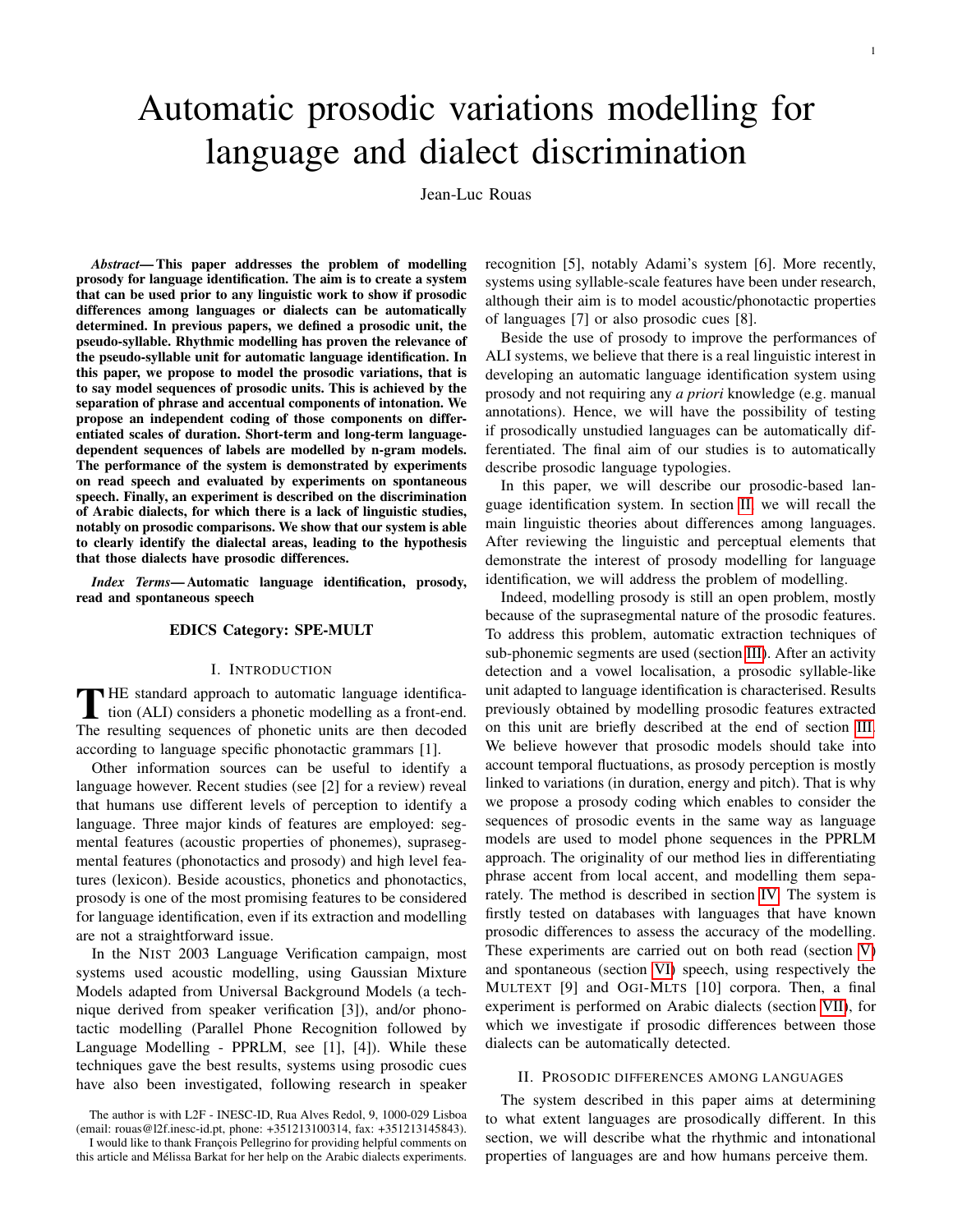# *A. Rhythm*

The rhythm of languages has been defined as an effect involving the isochronous (that is to say at regular intervals) recurrence of some type of speech unit [11]. Isochrony is defined as the property of speech to organise itself in pieces equal or equivalent in duration. Depending on the unit considered, the isochrony theory classifies languages in three main sets:

- stress-timed languages (as English and German),
- syllable-timed languages (as French and Spanish),
- mora-timed languages (as Japanese).

Syllable-timed languages share the characteristic of having regular intervals between syllables, while stress-timed languages have regular intervals between stressed syllables, and for mora-timed languages, successive mora are quasi equivalent in terms of duration. This point of view was made popular by Pike [12] and later by Abercrombie [13]. According to them, distinction between stress-timed and syllable-timed languages is strictly categorical, since languages cannot be more or less stress or syllable-timed. Despite its popularity among linguists, the rhythm class hypothesis is contradicted by several experiments (notably by Roach [14] and Dauer [15]). This forced some researchers (Beckman [16] for example) to shift from "objective" to "subjective" isochrony. True isochrony is described as a constraint, and the production of isochronous units is perturbed by phonetic, phonologic and grammatical rules of the languages. Some other researchers have concluded that isochrony is mainly a perceptual phenomenon (for example Lehiste [17]). Isochrony can then be seen as a concept relative to speech perception.

The lack of an empirical proof of isochrony led Dauer [15] to propose a new rhythmic classification system. From her point of view, speakers do not try to keep equal interstress or inter-syllabic intervals, but languages are more or less stress or syllable-timed. Nespor [18] introduced the notion of rhythmically intermediate languages, which share properties associated with stress-timed languages and other associated with syllable-timed languages. As an example, she cites Polish – classed as stress-timed although it does not have vocalic reduction – and Catalan – syllable-timed but having vocalic reduction.

#### *B. Intonation*

Three main groups of languages can be characterised regarding their use of intonation:

- tone languages (as Mandarin Chinese),
- pitch-accent languages (as Japanese),
- stress-accent languages (as English and German).

According to Cummins [19], distinguishing languages using fundamental frequency alone had a moderate success. The explanation is twofold:

- On the one hand, we can imagine a discrimination based on the use of lexical tone (Mandarin) or not (English), but intermediate cases exist (Korean dialects) which are usually considered as representing transitory states between languages of one class and those of another [20].
- On the other hand, phenomena linked to accents and intonation are less easy to handle. There are multiple

theories on utterance intonation that do not agree. The situation is made more complex by studies on the nonlinguistic uses of intonation, as for example to express emotions. Several studies agree on a classification by degrees rather than separate classes [21].

#### *C. Perception*

Over the last few decades, numerous experiments have shown the human capability for language identification [2]. Three major kinds of cues help humans to identify languages:

- 1) Segmental cues (acoustic properties of phonemes and their frequency of occurrence),
- 2) Supra-segmental cues (phonotactics, prosody),
- 3) High-level features (lexicon, morpho-syntax).

About prosodic features, several perceptual experiments try to shed light on human abilities to distinguish languages keeping only rhythmic or intonation properties. The method is to degrade speech recordings by filtering or re-synthesis to remove all segmental cues to the subjects whose task is to identify the language. The subjects are either naive or trained adults, infants or newborns, or even non-human primates. For example, all the syllables are replaced by a unique syllable "/sa/" in Ramus' experiments [22]. In other cases, processing of speech through a low-pass filter (cutoff frequency 400 Hz) is used to degrade the speech signal [23]. Other authors [24] propose different methods to degrade the speech signal in order to keep only the desired information (intensity, intonation or rhythm). From a general point of view, all those experiments show the notable human capacity to identify to some extent foreign languages after a short period of exposure.

# <span id="page-2-0"></span>III. SEGMENTATION, VOWEL DETECTION AND PSEUDO-SYLLABLES

The starting point of recent work on rhythm is the rhythm description method proposed by Ramus in 1999 [22]. Following him, others have proposed different and more complex rhythm modelling methods (for example [11] and [25]). The weak point in many of those approaches is that they have only been applied after a manual segmentation of the speech signal. Consequently, their performance has only been assessed on relatively small corpora.

To overcome this limitation and to model the prosody of languages automatically, we use automatic processing to extract prosodic information. Three baseline procedures lead to relevant consonant, vocalic and silence segment boundaries:

- Automatic speech segmentation leading to quasistationary segments: This segmentation results from the "Forward-Backward Divergence" (DFB) algorithm [26], which is based on a statistical study of the signal in the temporal framework. The segmentation achieves an sub-phonemic segmentation where segments correspond to steady or transient parts of phonemes.
- Vocal activity detection: The vocal activity detection is based on a first order statistical analysis of the temporal signal [27]. The activity detection algorithm detects the less intense segments of the excerpt (in terms of energy)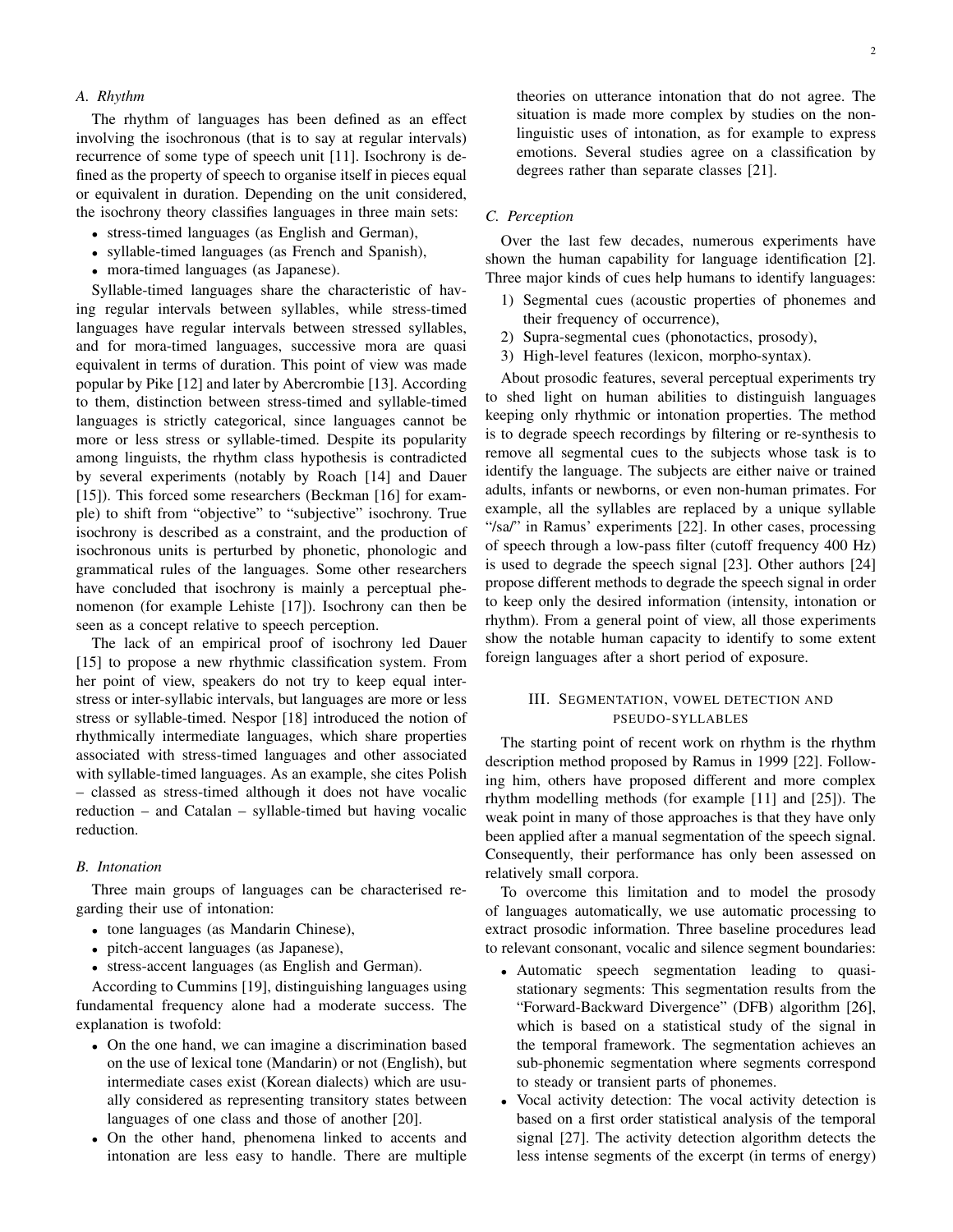and the other segments are classified as Silence or Activity according to an adaptive threshold.

• Vowel localisation: The vowel location algorithm is based on a spectral analysis (see [27] for more details). The fact that neither labelled data nor supervised learning are necessary constitutes the main advantage of this algorithm. The fact that no learning phase is necessary allows the algorithm to be used on different languages, even if no hand-labelled data is available. However, the consequence is that the algorithm is not optimised for any language even if it behaves correctly when compared to other systems [28].

This front-end processing results in a segmentation into vocalic, consonantal and silence segments. Labels "V", "C", or "#" are used to qualify each segments (Figure [1\)](#page-3-2).



<span id="page-3-2"></span>Fig. 1. Result of the automatic segmentation, vowel location and vocal activity detection on a French recording of the MULTEXT database. The sentence is: "les choux avaient été entièrement devorés par les limaces". "#" labels are for non-activity segments, "V" are for vocalic segments, other segments are labelled "C". Word boundaries are displayed for illustration purpose.

The syllable is a privileged unit for rhythm modelling. However, automatic extraction of syllables (in particular, boundary detection) is a controversial operation that is still in debate among phonologists: the pronunciation quality and the speech rate are factors influencing directly the syllable segmentation [29]. Furthermore, segmenting the speech signal in syllables is a language-specific task [30]. No language-independent algorithm can be easily applied.

We therefore used the notion of pseudo-syllable [31]. The basic idea is to articulate the prosodic unit around primordial elements of the syllables – vowels – and to gather the neighbouring consonants around those nuclei. We have decided to gather only the preceding consonants. This choice is explained by the fact that syllable boundary detection is not an easy task in a multilingual framework, and that the most frequent syllables correspond to the consonant/vowel structure [15]. An example of this segmentation is shown in Figure [2.](#page-3-0)

We showed in previous papers [31] that the pseudo-syllable segmentation can be successfully used for language identification. Features characterising durations and fundamental frequency variations are extracted from each pseudo-syllable and are used to learn the parameters of Gaussian mixtures for each language of the database.

With the duration features, the correct identification rate is 67% for the seven languages of the MULTEXT corpus. This result is obtained using a mixture of 8 Gaussians. With the



Fig. 2. Pseudo-syllable segmentation performed for the sentence "les choux avaient été entièrement dévorés par les limaces". Consecutive "C" segments are gathered until a "V" segment is found.

<span id="page-3-0"></span>intonation features, the correct identification rate is 50%, using a GMM with 8 components. A fusion of the results obtained with both duration and intonation features allows to reach 70% correct. The confusions occur mainly across languages belonging to the same groups evoked in linguistic theories.

Identifying stress-timed languages (English, German and hypothetically Mandarin) versus syllable-timed languages (French, Italian and Spanish) versus mora-timed languages (Japanese), accuracy is 91% correct using both duration and intonation models.

Nevertheless, the statistical models (Gaussian Mixture Models) we use to model pseudo-syllabic features are intrinsically static models. This does not fit with the perceptive reality of prosody which is continue, dynamic and supra-segmental. We must use different models to take the temporal variations into account.

#### IV. MODELLING PROSODIC VARIATIONS

<span id="page-3-1"></span>Following Adami's work [6], we used the features computed on each pseudo-syllable to label the fundamental frequency and energy trajectories. Two models are used to separate the long-term and short-term components of prosody. The long-term component characterises prosodic movements over several pseudo-syllables while the short-term component represents prosodic movements inside a pseudo-syllable. An overview of the system is displayed in Figure [3.](#page-4-0) Fundamental frequency and energy are extracted from the signal using the SNACK Sound toolkit [32].

#### *A. Fundamental frequency coding*

The fundamental frequency processing is divided into two phases, representing the phrase accentuation and the local accentuation, as in Fujisaki's work [33]:

*1) Baseline computing & coding:* The baseline extraction consists in finding all the local minima of the  $F_0$  contour, and linking them. Then, the baseline is labelled in terms of  $U(p)$ , D(own) and #(silence or unvoiced).

To find local minima, the sound file is automatically divided into "sentences," defined here as intervals between silent segments of duration over 250 ms. The linear regression of the  $F_0$  curve is then computed on each sentence. Then each part of the curve under the linear regression is used to find a unique minima (Figure [4\)](#page-4-1).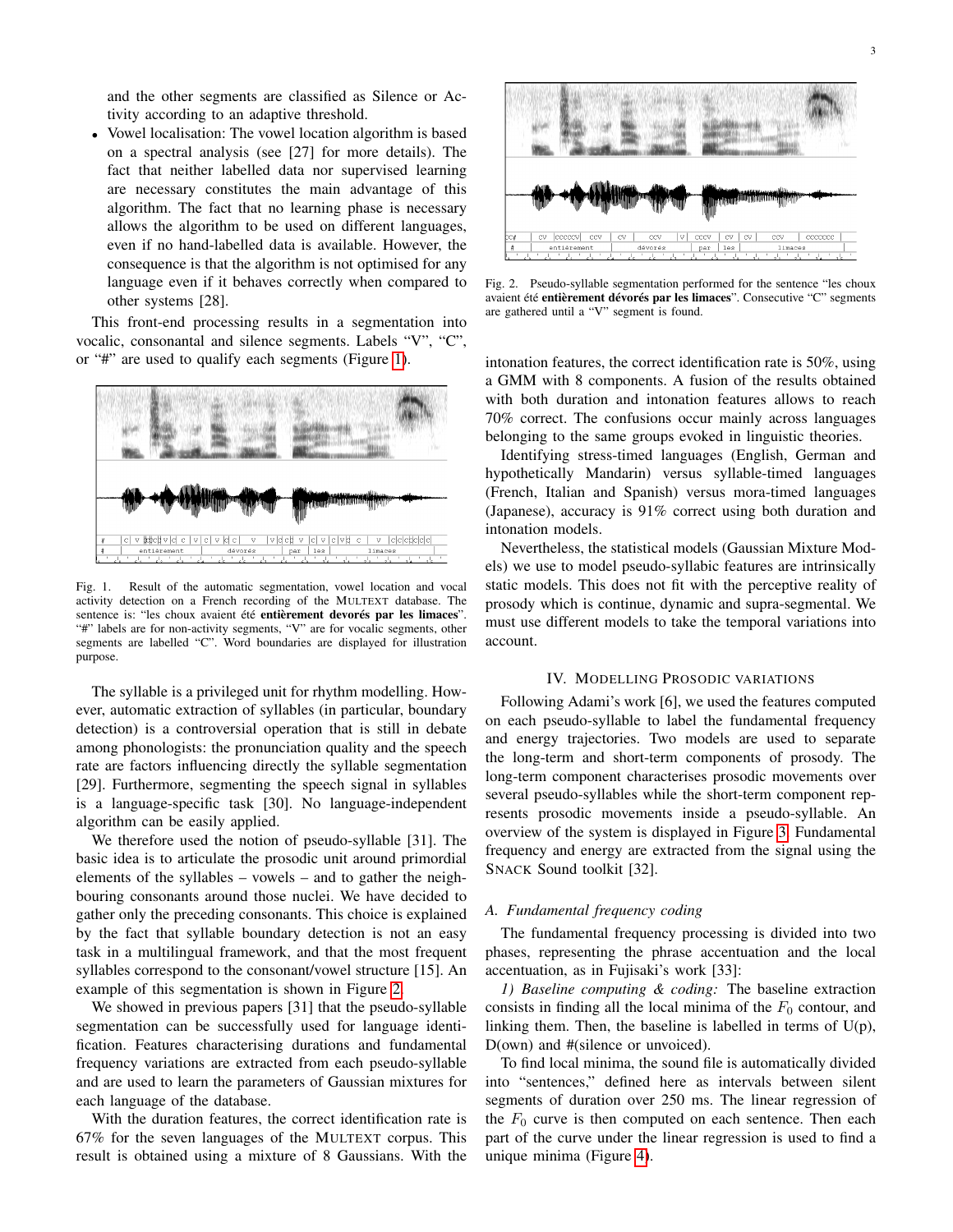

<span id="page-4-0"></span>Fig. 3. Description of the system.



<span id="page-4-1"></span>Fig. 4. Finding local minima for the sentence "les choux avaient été entièrement dévorés par les limaces". Local minima under the linear regression are displayed as a big dot.

Successive minima are linked by linear approximation. An example of a resulting baseline curve is displayed in Figure [5.](#page-4-2) The slope of the regression is used to label the baseline. We use one label per pseudo-syllable. Labels are 'U' for a positive slope and 'D' for a negative slope. Unvoiced pseudo-syllables (less than 70% voiced in duration) are labelled '#'. In this example, the label sequence corresponding to the sentence is:

# U.U.U.U.D.D.D.D.D.D.#

*2) Residue approximation & coding:* The baseline is subtracted from the original contour. The resulting curve is called residue (Figure [6\)](#page-4-3). This residue is then approximated for each segment by a linear regression. The slope of the linear regression is used to label the  $F_0$  movement on the unit, according to three available labels (Up, Down and Silence). The example sentence is labelled in the following way:

D.D. 
$$
#. #. #. #. D.D. U.D. D.D. D. U. U.D. - U. #. #. D.D. U.D. U.D. D. U.D. #. #. #. #. #. #
$$

# *B. Energy coding*

The energy curve is approximated by linear regressions for each considered units (sub-phonemic segments or pseudo-



<span id="page-4-2"></span>Fig. 5. Extraction of the baseline for the sentence "les choux avaient été entièrement dévorés par les limaces". Previously found local minima are linked with a straight line.



<span id="page-4-3"></span>Fig. 6. Approximation of the residue for the sentence "les choux avaient été entièrement dévorés par les limaces". The residue is approximated by a linear regression for each segment.

syllables) (Figure [7\)](#page-4-4). The process is the same as the one used for the residue coding. As there is no segment with no energy, only two labels are used: Up and Down. In this example, the sequence of labels is:

U.D.D.U.U.U.D.U.D.U.D.U.U.D.U.D.D.- D.U.U.U.D.D.U.D.U.D.D.D.U.U.D.D.D.D



<span id="page-4-4"></span>Fig. 7. Approximation of the energy for the sentence "les choux avaient été entièrement dévorés par les limaces". The energy is approximated by a linear regression for each segment.

#### *C. Duration coding*

Duration labels are computed only for the sub-phonemic segment units. The labels are assigned considering the mean duration of each kind of segment (vocalic, consonantic or silence). If the segment to label is a vocalic segment with a duration above the mean vocalic segments duration computed on the learning part of the corpus, it is labelled "l" (long), If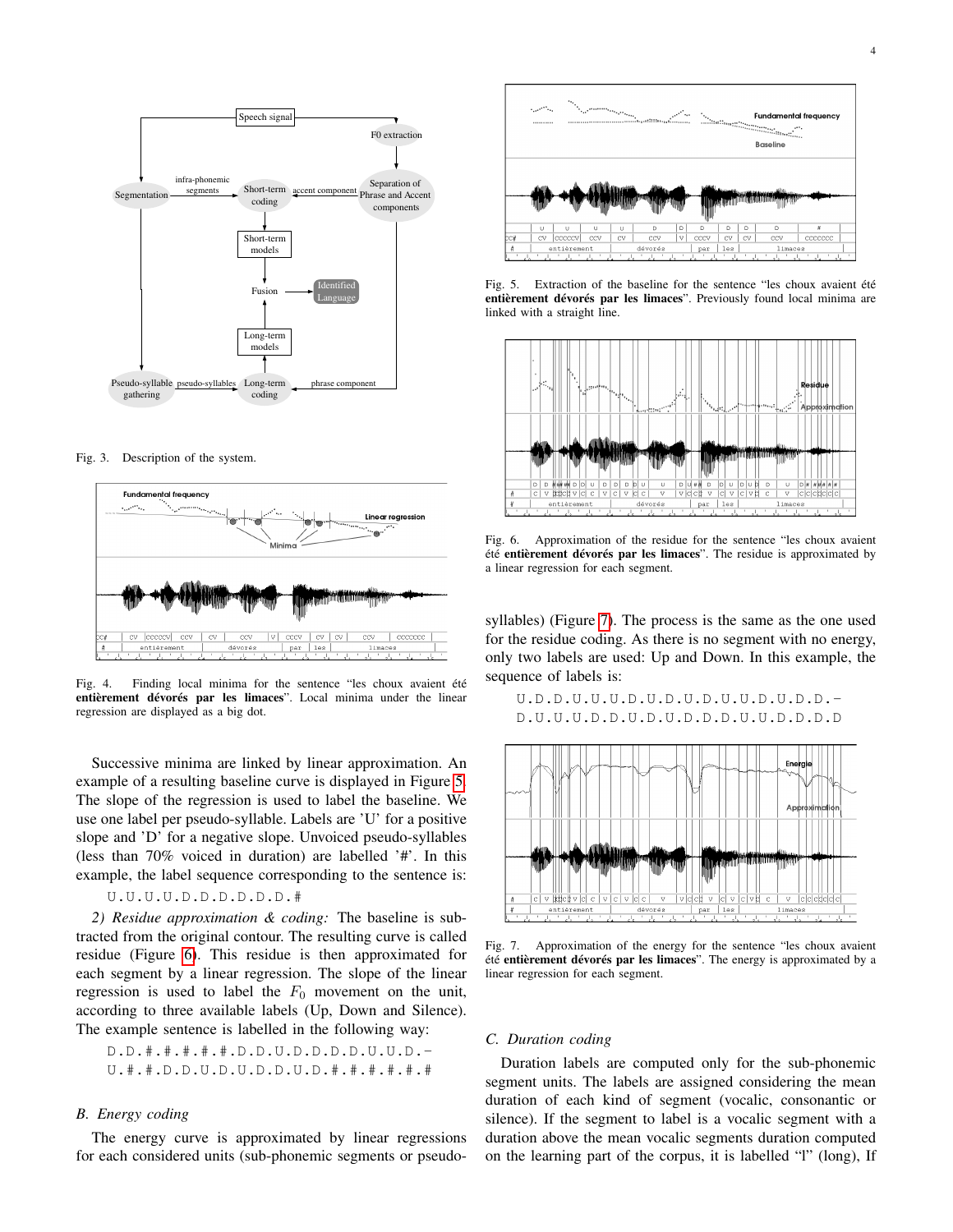the current vocalic segment duration is below the mean, the "s" (short) label is then used. The duration labels generated on the example sentence are:

s.l.s.s.s.s.s.s.s.s.l.s.l.s.s.l.s. s.s.s.l.s.l.s.s.s.s.l.s.s.s.s.s.s.s

#### *D. Modelling*

To model the prosodic variations, we use classical n-gram language modelling provided by the SRI language modelling toolkit [34]. For each system – long- and short-term – each language is modelled by a n-gram model during the learning procedure. During the test phase, the most likely language is picked according to the model which provides the maximum likelihood. For the long-term models, this modelling is applied at the pseudo-syllable level and n-grams are learnt using baseline labels, eventually combined with energy labels coded at the pseudo-syllable scale. The short-term models are learnt using the sub-phonemic segmentation, and using the residue labels, optionally combined with energy and duration labels. For each segment, the label is then composed of three symbols. For the example sentence, we have:

DUs.DDl.#Ds.#Us.#Us.#Us.#Ds.DUs.- DDs.UUs.DDl.DUs.DUl.DDs.UUs.UDl.- DDs.UDs.#Us.#Us.DUl.DDs.UDl.DUs.- UDs.DUs.DDs.UDl.DDs.#Us.#Us.#Ds.- #Ds.#Ds.#Ds

Several lengths for the n-gram models have been tested (from 3- to 5-grams), but as the best results are obtained with 3-grams, only the results obtained using 3-grams models are displayed.

#### V. EXPERIMENTS ON READ SPEECH

<span id="page-5-0"></span>The first experiments are made on the MULTEXT corpus [9] (a subset of EUROM1), which contains 5 languages (English, French, German, Italian and Spanish), and 10 speakers per language, balanced between male and female. We have 10 20-second files per speaker. This baseline corpus has been extended with recordings of Japanese speakers [35]. Mandarin Chinese recordings are also added to the original corpus, thanks to Komatsu [24].

The three theoretical rhythmic classes are represented in this corpus : English, German and Mandarin Chinese are stresstimed languages; French, Italian and Spanish are syllabletimed languages, and Japanese is a mora-timed language. Moreover, Mandarin Chinese is a tone language and Japanese is a pitch-accent language.

For the learning phase, we used 8 speakers (4 for Japanese), and 2 (one male and one female) were used for the tests. We have 80 learning files per language ( $\approx$  26 minutes) and 20 test files per language ( $\approx$  6 minutes) – except for French (19 files) – resulting in a total of 139 test files.

#### *A. Long-term modelling*

The sequences of labels computed on each pseudo-syllable are modelled by n-gram models. We investigated different combinations of labels to see which features are more useful

(Table [I\)](#page-5-1). The best performance is obtained using only the baseline labels. With these labels, the correct identification rate is 50%. The confusion matrix is drawn in Table [II](#page-5-2) with identified languages in columns and references in rows (confidence intervals are provided in the legend). Table [II](#page-5-2) show that French, Spanish and German are clearly identified.

TABLE I

EXPERIMENTS WITH LONG-TERM LABELS (139 FILES)

<span id="page-5-1"></span>

| Features          | # Labels | Model   | $%$ correct      |
|-------------------|----------|---------|------------------|
| <b>Baseline</b>   |          | 3-grams | $50.3\% \pm 8.3$ |
| Energy            |          | 3-grams | $26.6\% \pm 7.4$ |
| Baseline + Energy |          | 3-grams | $29.4\% \pm 7.6$ |

#### TABLE II

<span id="page-5-2"></span>LONG TERM PROSODIC MODEL (CORRECT=50.3  $\pm$  8.2% (70/139 FILES)). RESULTS ARE DISPLAYED AS PERCENTAGES.

| ref $\setminus$ <sup>id</sup> | Eng | Ger | Man | Fre | Ita | Spa | Jap |
|-------------------------------|-----|-----|-----|-----|-----|-----|-----|
| Eng                           | 25  |     |     | 35  |     | 20  | 15  |
| Ger                           |     | 85  |     |     |     |     |     |
| Man                           |     |     | 10  |     | 25  | 25  | 25  |
| Fre                           |     |     |     | 69  |     | 26  |     |
| Ita                           |     |     | 15  |     | 40  | 20  | 15  |
| Spa                           |     |     |     |     | 15  | 80  |     |
| Jap                           |     | 10  |     |     | 15  | 20  | 45  |

#### *B. Short-term modelling*

The sequences of labels computed on each sub-phonemic segment are also modelled by n-gram models. Contributions of different features are shown in Table [III.](#page-5-3) The best results are obtained using the combination of residue, energy and duration labels. The identification rate is 80%.

Detailed results using this configuration are displayed in Table [IV.](#page-5-4) These results allow us to hypothesise that the most characteristic prosodic elements of languages are not pseudosyllable sequences but sequences of elements constituting them.

TABLE III

EXPERIMENTS WITH SHORT-TERM LABELS (139 FILES)

<span id="page-5-3"></span>

| Features                | # labels | Model   | $%$ correct    |
|-------------------------|----------|---------|----------------|
| Duration                |          | 3-grams | $39.6\% + 7.9$ |
| Residue                 |          | 3-grams | $52.5\% + 8.2$ |
| Energy                  |          | 3-grams | $56.8\% + 8.3$ |
| Residue+Energy+Duration | 18       | 3-grams | $79.8\% + 6.6$ |

#### TABLE IV

<span id="page-5-4"></span>SHORT TERM PROSODIC MODEL (CORRECT=79.8  $\pm$  6.6% (111/139) FILES)). RESULTS ARE DISPLAYED AS PERCENTAGES.

| ref $\setminus$ id | Eng | Ger | Man | Fre | Ita | Spa | Jap |
|--------------------|-----|-----|-----|-----|-----|-----|-----|
| Eng                | 65  |     | 15  |     | 10  | 10  |     |
| Ger                |     | 95  |     |     |     |     |     |
| Man                |     | 20  | 80  |     |     |     |     |
| Fre                |     |     |     | 90  |     |     |     |
| Ita                | 10  |     |     |     | 85  |     |     |
| Spa                |     |     |     |     | 45  | 55  |     |
| Jap                |     | ۰   | ۰   | ۰   | 10  |     | 90  |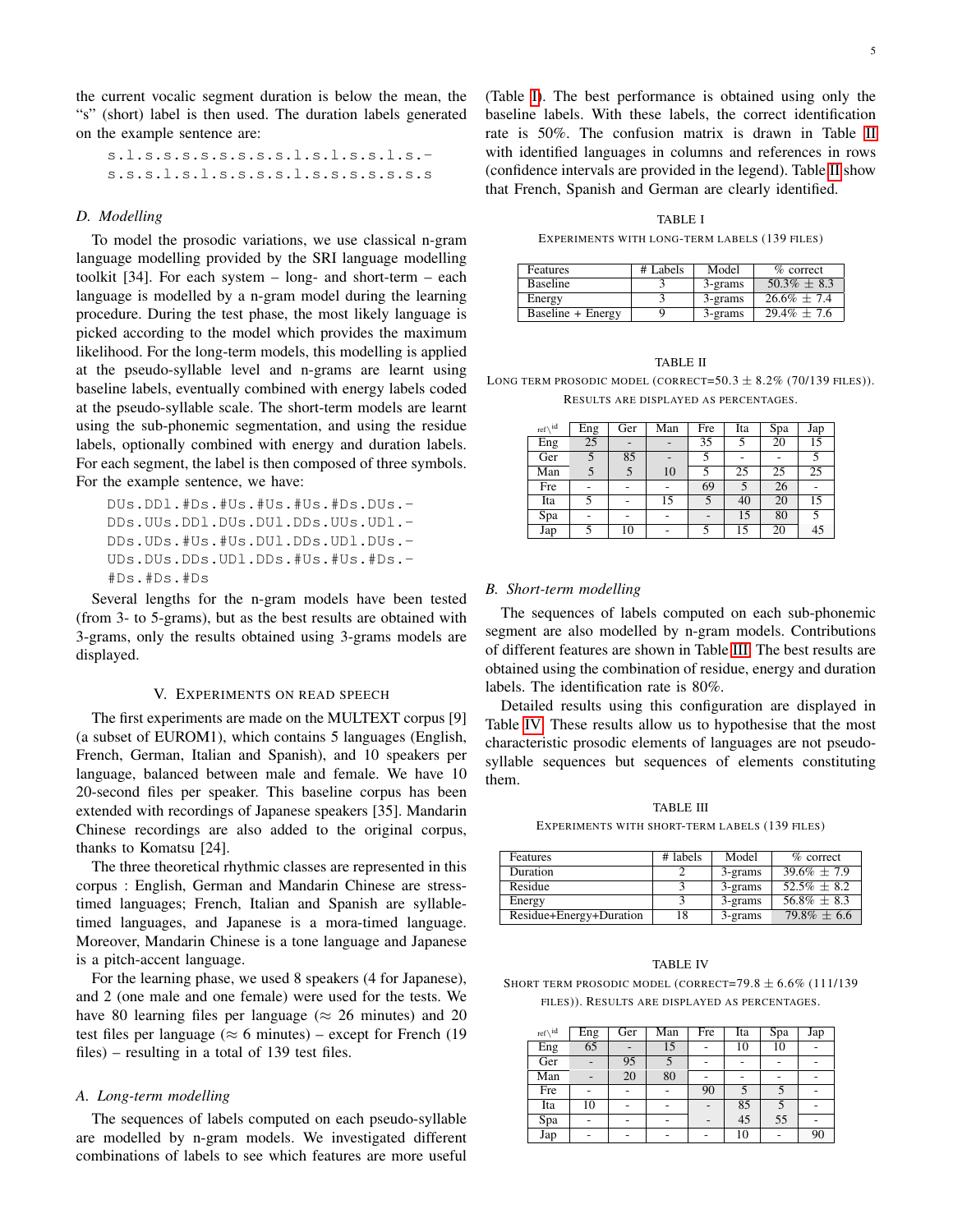#### *C. Merging long and short-term components*

The merging of the two systems described previously is addressed. The merging technique is a simple addition of the log-likelihoods. The identification rate obtained with this method is 83%, which is considerably better than the 70% obtained with static modelling (section [III\)](#page-3-0).

TABLE V MERGING OF SHORT AND LONG-TERM MODELS (CORRECT=83.5  $\pm$  6.1%) (116/139 FILES)). RESULTS ARE DISPLAYED AS PERCENTAGES.

| ref $\setminus$ <sup>id</sup> | Eng | Ger | Man | Fre | Ita | $\overline{Spa}$ | Jap |
|-------------------------------|-----|-----|-----|-----|-----|------------------|-----|
| Eng                           | 70  |     | 15  |     |     | 10               |     |
| Ger                           |     | 95  |     |     |     |                  |     |
| Man                           |     |     | 100 |     | ۰   |                  |     |
| Fre                           |     |     |     | 95  |     |                  |     |
| Ita                           | 10  | ٠   | ۰   |     | 80  |                  |     |
| Spa                           |     |     | ۰   |     | 45  | 55               |     |
| Jap                           |     | ٠   | ۰   |     | 10  |                  | 90  |

Despite the poor performance of the long-term model, merging the long and short term results allows to improve the identification rate. Results show that most languages are well identified.

The language classes evoked in section [II](#page-1-0) have an influence on the correct identification rates: Mandarin (i.e. the only tone language of the corpus) is the most clearly identified language. Japanese, the only mora-timed language, and the only pitchaccent language in our corpus, is also well identified. The main confusions are between Italian and Spanish, both belonging to the syllable-timed and stress-accent groups. Considering rhythmic classes (represented in different strength of grey in the matrix), we can see that most confusions are within languages of the same rhythmic family.

Consequently, a rhythmic classes identification experiment was performed using the same data with the fusion of the short and long-term models. English, German and Mandarin are part of the stress-timed group; French, Italian and Spanish are in the syllable-timed group, and Japanese constitutes in itself the mora-timed group. The rhythmic classes identification rate is 94% (Table [VI\)](#page-6-1).

#### TABLE VI

<span id="page-6-1"></span>RHYTHM CLASSES IDENTIFICATION TASK (CORRECT=93.5  $\pm$  4.1%) (130/139 FILES)). RESULTS ARE DISPLAYED AS PERCENTAGES.

| identified<br>reference | Stress-timed | Syllable-timed | Mora-timed |
|-------------------------|--------------|----------------|------------|
| Stress-timed            |              |                |            |
| Syllable-timed          |              | 98             | -          |
| Mora-timed              |              |                | 90         |

On this data, our system manages well to classify languages according to their prosodic properties.

#### VI. EXPERIMENTS ON SPONTANEOUS SPEECH

<span id="page-6-0"></span>The same experiments have been made on a spontaneous speech corpus, the OGI Multilingual Telephone Speech Corpus (OGI-MLTS) corpus [10]. This corpus is composed of telephone speech recorded in ten languages: English, Farsi, French, German, Japanese, Korean, Mandarin, Spanish, Tamil

and Vietnamese. Experiments are made on 6 languages (English, French, German, Japanese, Mandarin and Spanish) using spontaneous speech utterances of 45 seconds each, one file per speaker. The data organization is displayed in Table [VII.](#page-6-2)

TABLE VII

DATA ORGANISATION SUMMARY - OGI

<span id="page-6-2"></span>

|          |         | Learning part   |       |         | Test part       |       |  |
|----------|---------|-----------------|-------|---------|-----------------|-------|--|
| Language | # files | Duration $(s.)$ |       | # files | Duration $(s.)$ |       |  |
|          |         | Total           | Mean  |         | Total           | Mean  |  |
| English  | 89      | 2456.69         | 27.60 | 18      | 878.09          | 48.78 |  |
| French   | 88      | 2438.94         | 27.71 | 15      | 692.29          | 46.15 |  |
| German   | 88      | 2469.20         | 28.05 | 19      | 909.64          | 47.87 |  |
| Japanese | 90      | 2492.78         | 27.69 | 19      | 884.72          | 46.56 |  |
| Mandarin | 75      | 1952.62         | 26.03 | 18      | 805.66          | 44.75 |  |
| Spanish  | 88      | 2553.12         | 29.01 | 13      | 618.14          | 47.55 |  |
| Overall  | 518     | 14363.30        | 27.73 | 102     | 4788.57         | 46.94 |  |

The tests here are made using the same tuning as for the read speech experiments – same features used (baseline labels for the long-term model, and the combination of residue, energy and duration labels for the short-term model), same n-gram configuration (3-grams). Results are displayed in Tables [VIII](#page-6-3) and [IX](#page-6-4) for the long and short-term models respectively.

The long-term model only manages to reach performances slightly better than chance (on a six-way classification, the chance level is  $\approx 16\%$ ).

The short-term model achieves a performance of 40% of correct identifications. The best recognised languages are English (55%) and Japanese (53%). We can observe that German is mainly confused with English.

The performances of the system for the rhythm classes identification task is given in Table [X.](#page-7-1)

<span id="page-6-3"></span>TABLE VIII LONG TERM PROSODIC MODELS (CORRECT= $20.6 \pm 8.0\%$  (21/102) FILES)). RESULTS ARE DISPLAYED AS PERCENTAGES.

| ref $\setminus$ <sup>id</sup> | Eng | Ger            | Man | Fre | Spa | Jap |
|-------------------------------|-----|----------------|-----|-----|-----|-----|
| Eng                           | 33  | 27             | 6   | 28  |     | 6   |
| Ger                           | 26  | 11             | 16  | 21  | 16  | 10  |
| Man                           | 28  | $\overline{a}$ | 11  | 17  | 5   | 39  |
| Fre                           | 20  | 20             |     | 20  | 20  | 13  |
| Spa                           | 15  |                | 8   | 8   | 31  | 31  |
| Jap                           | 26  | 16             |     | 16  | 16  | 21  |

<span id="page-6-4"></span>TABLE IX SHORT TERM PROSODIC MODELS (CORRECT= $40.2 \pm 9.5\%$  (41/102) FILES)). RESULTS ARE DISPLAYED AS PERCENTAGES.

| ref $\setminus$ <sup>id</sup> | Eng | Ger | Man | Fre | Spa | Jap |
|-------------------------------|-----|-----|-----|-----|-----|-----|
| Eng                           | 55  | 17  |     |     | 17  |     |
| Ger                           | 42  | 37  |     | 11  | 10  |     |
| Man                           | 17  | 33  | 33  | 11  |     | O   |
| Fre                           | 33  | 33  |     | 20  | 14  |     |
| Spa                           | 38  |     |     | 16  | 38  | 8   |
| Jap                           | 10  | 10  |     |     | 16  | 53  |

The global identification rate is 69%. The identification rates for each class are respectively 85% for the stress-timed languages, 46% for the syllable-timed languages and 53% for the mora-timed language. As expected from language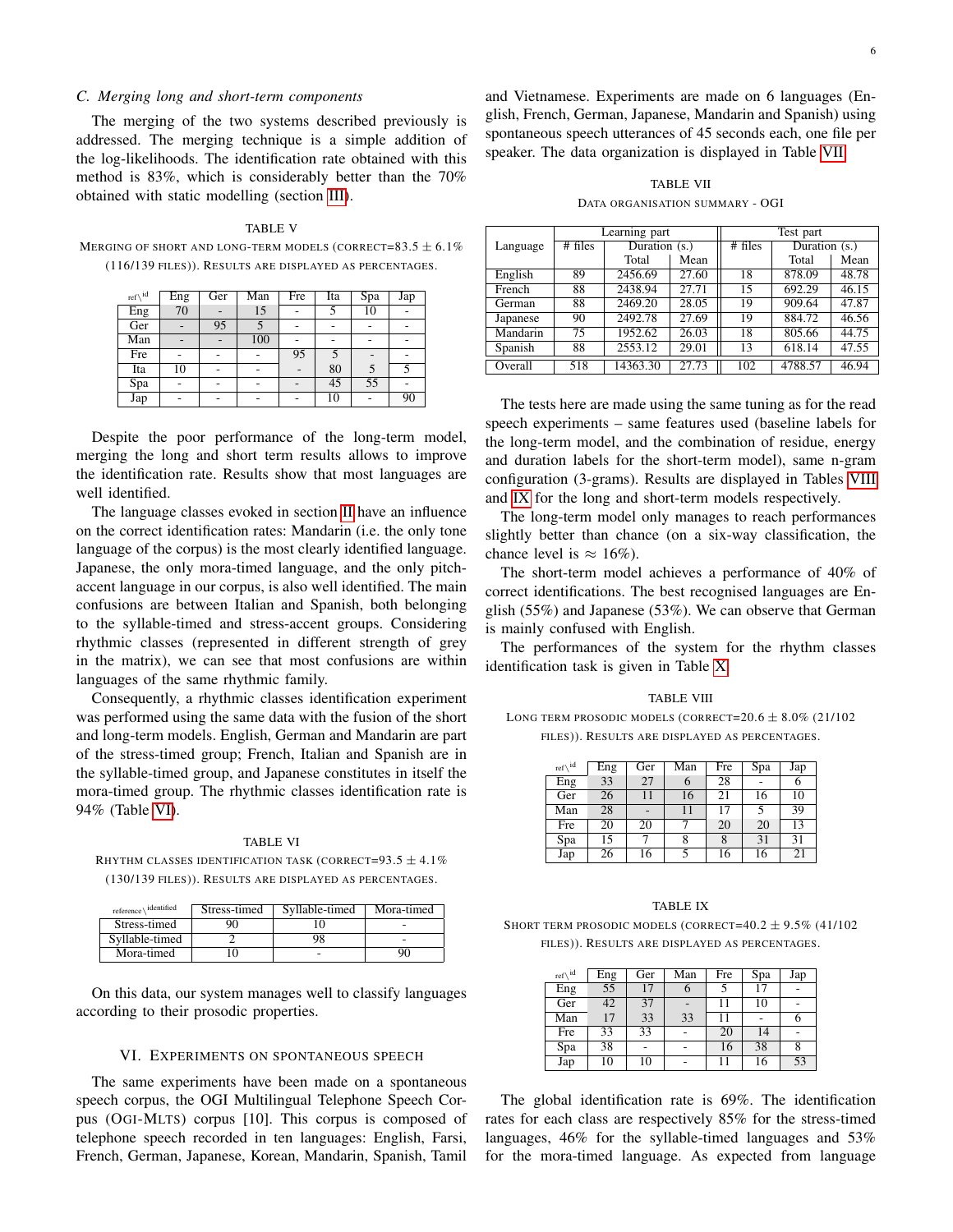#### TABLE X

<span id="page-7-1"></span>RHYTHM CLASSES IDENTIFICATION TASK (CORRECT= $68.6 \pm 9.1\%$ (70/102 FILES)). RESULTS ARE DISPLAYED AS PERCENTAGES.

| identified<br>reference | Stress-timed | Syllable-timed | Mora-timed |
|-------------------------|--------------|----------------|------------|
| Stress-timed            |              |                |            |
| Syllable-timed          |              |                |            |
| Mora-timed              |              |                |            |

identification results, syllable-timed languages are the least recognised. The identification mistakes are made principally on the French language, responsible for 10 errors – that is to say 66% of the syllable-timed languages identification error. This may be explained by the different varieties of French (Canadian and European) encountered in the corpus.

It is however quite difficult to directly transpose our approach, designed on read speech, to spontaneous speech. The main reason may be the intrinsic variability of the spontaneous data. This variability can be linked to the great variations of speech rate observed within each language (see [36] for a study of automatic speech rate estimation on read and spontaneous speech). Figure [8](#page-7-2) displays the accumulated number of vowels per second for the English parts of the MULTEXT and OGI-MLTS corpus. Spontaneous speech leads to much more variation in terms of number of vowels per second than read speech. The Table [XI](#page-7-3) shows the standard deviations of the speech rate approximation on spontaneous and read speech for different languages (45 s. spontaneous speech utterances of the OGI-MLTS corpus and 20 s. read utterances from the MULTEXT corpus). These standard deviation values show that there is a much greater dispersion of spontaneous speech rate within each language than for read speech. These intralanguage variations can explain why our models achieve a poor performance on the test part of the corpus.



<span id="page-7-2"></span>Fig. 8. (a) Number of detected vowels as a function of time on English read speech, (b) Number of detected vowels as a function of time on English spontaneous speech

# <span id="page-7-3"></span>TABLE XI STANDARD DEVIATIONS OF SPEECH RATE (ESTIMATION) FOR DIFFERENT LANGUAGES ON READ AND SPONTANEOUS SPEECH

| Lang.   Eng   Fre   Ger   Ita   Jap   Man   Spa    All          |  |  |  |  |
|-----------------------------------------------------------------|--|--|--|--|
|                                                                 |  |  |  |  |
| Spont.   0.77   0.93   0.80   n.d.   0.98   0.77   0.81    0.85 |  |  |  |  |

## VII. EXPERIMENTS ON ARABIC DIALECTS

<span id="page-7-0"></span>We believe nonetheless that our system can be applied, at least on groups of languages, to investigate if the groups

considered can be automatically distinguished prosodically. We carried out experiments with different Arabic dialects to show how the features described in this paper help to classify them.

The corpus ARABER has been recorded at the *Dynamique du Langage* Laboratory in Lyon, France. It consists of semispontaneous recordings (comments on an image book) from 40 speakers from Maghreb, Middle-East and an intermediate area (Tunisia, Egypt). The mean duration for each speaker's recording is 5 minutes, in 40 files of 7.6 seconds. All the data have been used both for learning and testing, via a crossvalidation procedure.

The quality of the recordings made this corpus interesting because it is intermediate between the studio-recorded read speech corpus MULTEXT and the telephone spontaneous speech of the OGI corpus.

As research on the prosody of Arabic dialects is emerging, very few observations are available to hypothesise how much they differ. At this point, Arabic dialects are classified according to inter-comprehension between speakers, resulting in 3 main areas: Occidental (Moroccan, Algerian), Intermediate (Tunisian, Egyptian) and Oriental (Lebanese, Jordanian, Syrian). The aim of this study is to see, with an ALI system that does not require any kind of annotation, if it is possible to identify the hypothesised dialectal areas using only prosody.

The prosodic ALI system – using the combination of the long and short-term models – has been applied to this corpus without any tuning procedure: same features (baseline labels for the long term model and the combination of residue, energy and duration features for the short-term model), same n-gram configuration. Experiments are made according to a crossvalidation procedure applied on each speaker: learning is done using all speakers except one who is used for the test. This is repeated until all speakers have been used for the test. Results of the cross-validation tests are displayed in Table [XII.](#page-7-4)

TABLE XII

<span id="page-7-4"></span>ARABIC DIALECTAL AREAS IDENTIFICATION (CORRECT=  $98.0 \pm 0.6\%$ (1563/1592 FILES). RESULTS ARE DISPLAYED AS PERCENTAGES.

| identified\ <sup>reference</sup> | Occidental | Intermediate | <b>Driental</b> |
|----------------------------------|------------|--------------|-----------------|
| Occidental                       | 99.5       |              |                 |
| Intermediate                     |            | ) Al         |                 |
| Oriental                         |            |              |                 |

The system performs very well on this data, which shows that prosodic differences may be important between the hypothesised dialectal areas of Arabic. Further studies are needed in order to identify the exact prosodic differences between dialectal areas, and if there are differences among dialects of a same area.

# VIII. CONCLUSIONS AND PERSPECTIVES

Experiments on read speech show that our system is able to automatically identify languages using prosody alone. Differences between languages seem more characterised by microprosodic events (short term) than macro-prosodic ones. The experiments show that variations of fundamental frequency, energy and segment duration that occur within a syllable